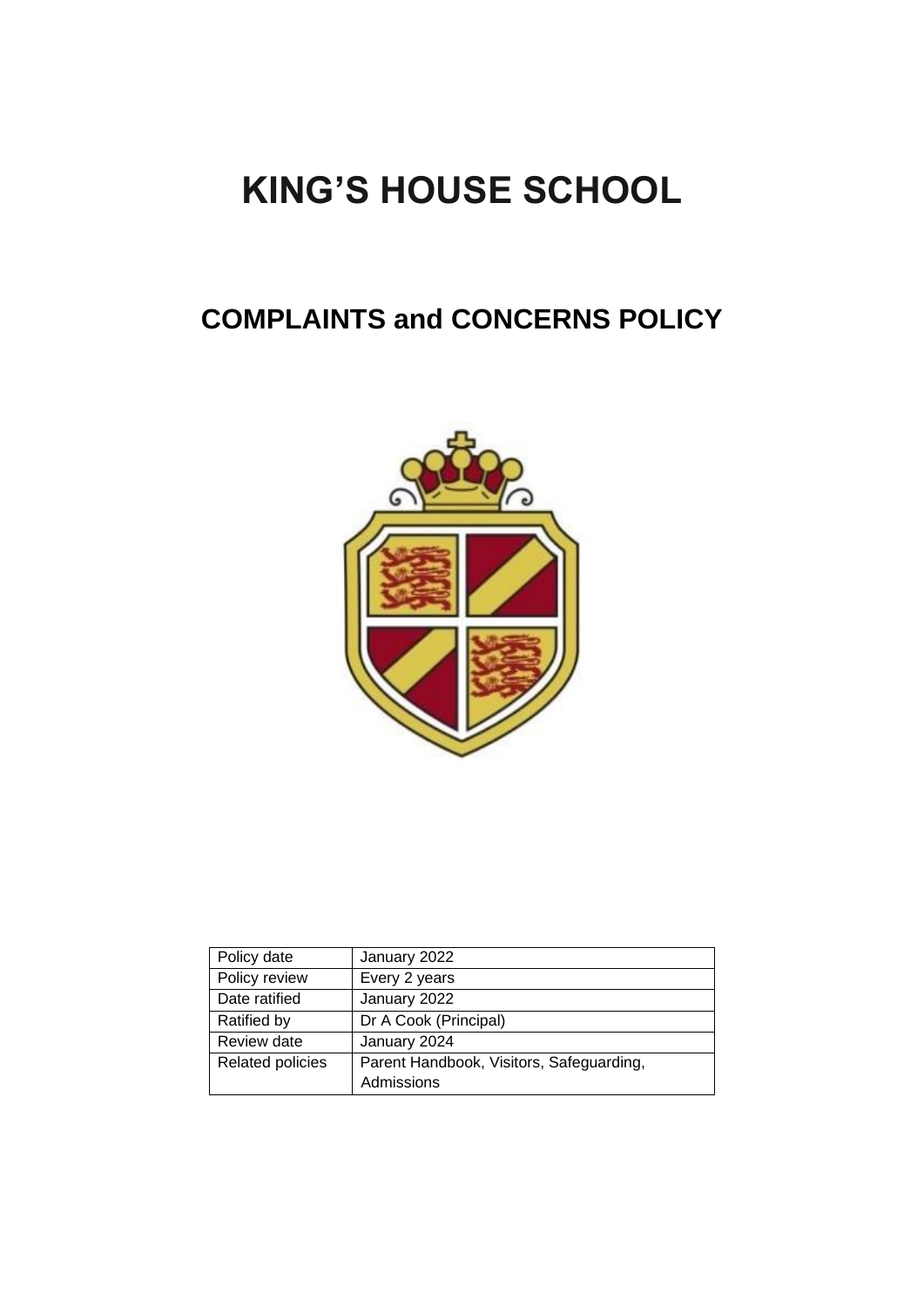King's House School is committed to developing a strong sense of partnership with parents/carers and other members of the local community. This provides a good basis for understanding and resolution when things appear to go wrong.

We aim to deal with all worries and complaints in a positive and supportive manner. In most cases, where the complaint concerns the education of a child, the class teacher is the first point of contact and we try to deal with all concerns quickly and effectively.

Addressing concerns has been adopted by the school as a framework for addressing concerns, complaints and concerns that may arise. The School prides itself on the quality of care provided for the children and staff.

#### **General Principles**

- An anonymous complaint will not be investigated under this procedure unless there are exceptional circumstances
- To effect a proper investigation, complaints should be brought to the attention of the school as soon as possible. Any matter raised more than three months after the event will not be considered unless there are exceptional circumstances
- Investigation of any complaint will begin within five school days of receipt of the complaint, except in exceptional circumstances. The investigation will be completed as soon as reasonably practicable.

A complaint will be treated as an expression of genuine dissatisfaction, which requires a response. We therefore wish to ensure that any person wishing to make a complaint knows how to do so. The school will respond to a complaint within a reasonable time and in a courteous and efficient way. All complaints will be taken seriously and the school will take action where appropriate.

## **Safeguarding**

Wherever a complaint indicates that a child's wellbeing or safety is at risk, the school is under a duty to report this immediately to the local authority. Any action taken will be in accordance with the school's safeguarding policy which can be found on the School's website and which is also available from the School Office.

## **Social Media**

In order for complaints to be resolved as quickly and fairly as possible, King's House School requests the complainants do not discuss complaints publicly via social media such as Facebook and Twitter. Complaints will be dealt with confidentially for those involved, and we expect complainants to observe confidentiality also.

#### **Complaints that result in staff capability or disciplinary**

If at any formal stage of the complaint it is determined that staff disciplinary or capability proceedings are necessary in order to resolve the issue, the details of this action will remain confidential to the Principal/ Headteacher. The complainant is entitled to be informed that the matter is being dealt with appropriately, but they are not entitled to participate in the proceedings and will not receive any detail about them or the outcome.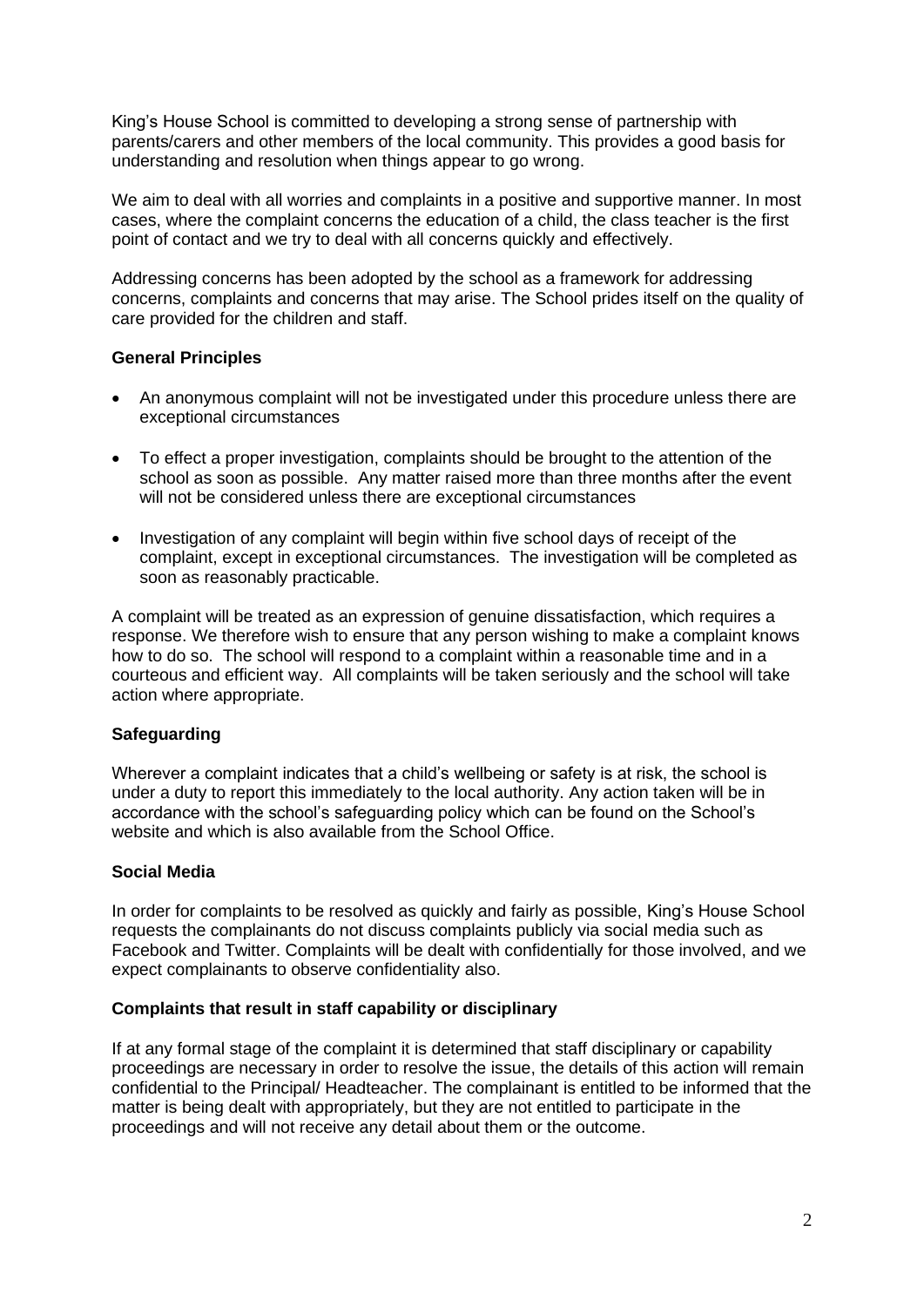# **How to make a complaint**

#### **Stage 1 - Informal Resolution**

Any member of staff will be happy to help. It may be best to start with the person most closely concerned with the issue. However, you may prefer to take the matter to a more senior member. They may be able to sort things out quickly.

The member of staff will make a written, dated record of all concerns and complaints. If the complaint is not resolved satisfactorily within seven days the complainant will be advised to proceed to Stage 2.

## **Stage 2 - Formal Resolution**

If the complaint cannot be resolved on an informal basis the complainant should put their complaint in writing to the Principal/ Headteacher. They will be contacted by the School within five working days and in most cases the Principal/ Headteacher will meet with the complainant within this time frame, to respond to concerns and to explain how the School proposes to address the complaint. The Principal/ Headteacher may have to discuss the matter with colleagues and wait to receive a response. If a detailed exploration of the issues is required then a letter or report will be forwarded to the complainant to explain the reasons why there might be a delay. A final letter will inform the complainant of the outcome of the complaint within 28 days.

The Principal/ Headteacher will keep written records of all meeting and interviews held in relation to the complaint.

It is hoped that a resolution will be reached at this stage.

## **Stage 3 – Panel Hearing**

If the Stage 2 resolution fails to reach a resolution the complainant can seek to invoke Stage 3 and the complaint will be referred to the Complaints Panel for consideration.

The Panel will consist of three persons not directly involved in the matters detailed in the complaint, one of whom shall be independent of the management and running of the school. Each of the Panel members shall be appointed by the Principal. A hearing will take place as soon as practicable and normally within fourteen days. If the Panel deems it necessary, it may require that further particulars of the complaint or any related matter be supplied in advance of the hearing. Copies of such particulars shall be supplied to all parties not later than two days prior to the hearing.

The complainant may be accompanied to the hearing by one other person. This may be a colleague, relative, teacher or friend. Legal representation will not normally be appropriate. If possible, the Panel will resolve the complaint immediately without the need for further investigation. Where further investigation is required, the Panel will decide how it should be carried out. After due consideration of all facts they consider relevant, the Panel will reach a decision and may make recommendations, agreed within seven days of the hearing. The Panel will write to the complainant informing them of its decision and the reasons for it.

## **Confidentiality**

A concern or complaint will be treated in a confidential manner and with respect. Knowledge of it will be limited to the Principal/ Headteacher and those directly involved. It is the School's policy that complaints made should not rebound adversely on to pupils directly.